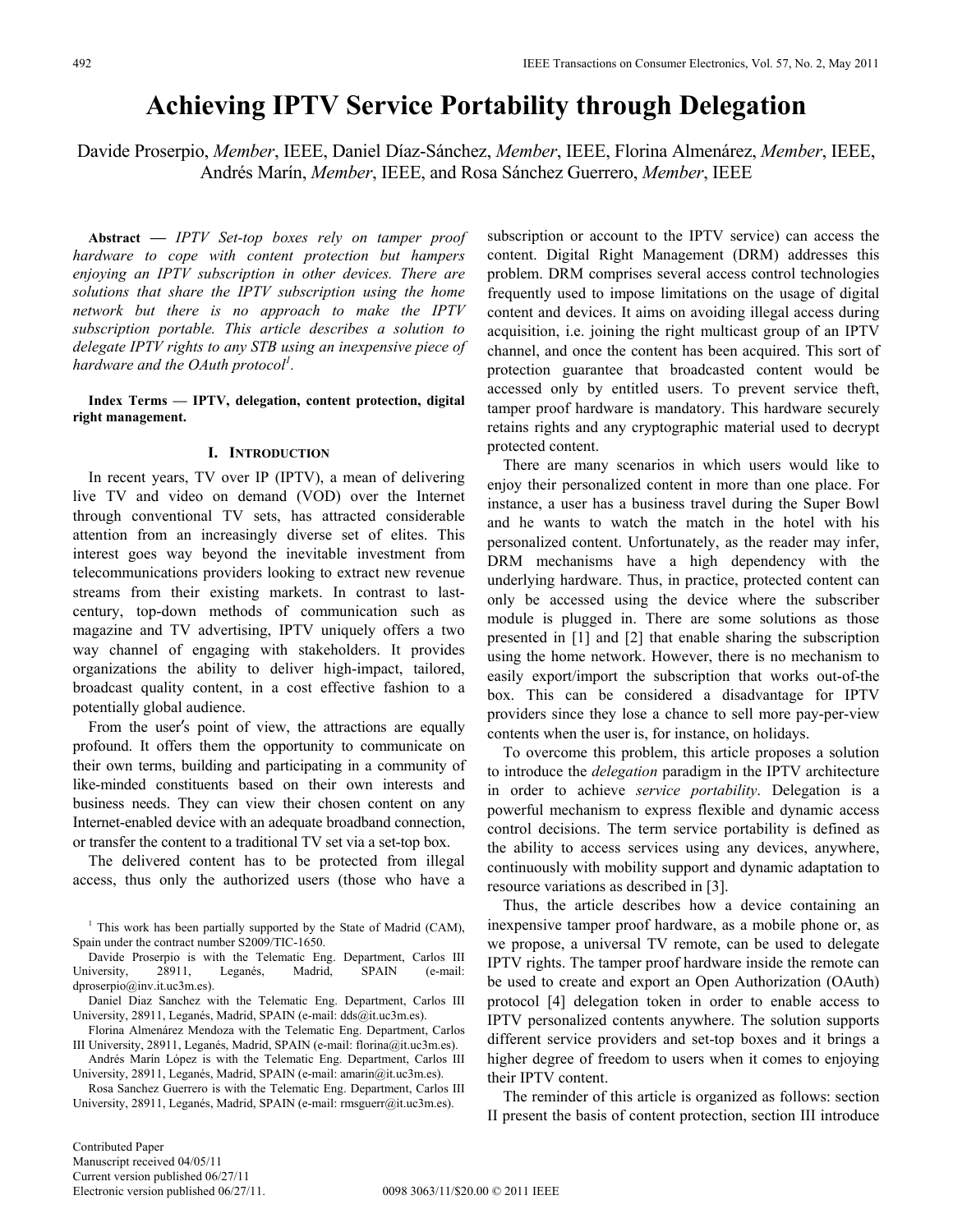the concept of delegation defining the parties involved in the process. The main features of the OAuth protocol are outlined in section IV. Section V analyzes some related works. In section VI our proposal is introduced defining the architecture and the functionalities of the OAuth module. A scenario of application is described in section VII including prototype implementation details. Finally, section VIII summarizes the problem we overcame and the benefits of our solution.

#### **II. IPTV SECURITY**

The objective of this section is to provide a background on IPTV security topics with a brief description of their objectives, how they are traditionally grouped together and how IPTV security technologies handle them.

## *A. IPTV Security Topics*

IPTV security comprises several protocols and technologies, and involves different participants from the provider to the equipment manufacturer. Nevertheless, the security topics directly related to commercial content distribution over IPTV can be enumerated as service protection, content protection, key distribution, rights expressions, user management, device protection and network protection.

A *service* is a collection of video and audio contents bundle together in a package. *Service protection* ensures that subscribers are only able to gain access to services that are part of their subscription thus it governs the acquisition process. However, once acquired, contents must remain under the boundaries defined by the license. To cope with that task, IPTV relies on *Content protection* techniques to protect contents against unauthorized copy, distribution or manipulation.

*Privacy* is an important topic in IPTV security, so any information about users (name, payment mechanism, or address) should be disclosed carefully protecting it by encryption and policy enforcement. Privacy affects also to user habits, so traceable information, as content identifiers that might reveal service type preferences or habits, must be obfuscated.

The user equipment plays an important role in IPTV security. Visualization devices, Set Top Boxes or home gateways, are active participants of the security infrastructure. *Device protection* aims on avoiding attempts to tamper with devices. IPTV devices can be located in hostile environments where a possible attacker has physical access to it. To protect devices effectively against tampering, IPTV standards rely on cryptographic material stored in tamper proof hardware to perform security primitives.

Broadcast only technologies, as Digital Video Broadcasting (DVB) satellite or terrestrial TV, bear with the most complex situation since the majority of security functions are delegated to the devices. The lack of a return channel that acknowledges security message reception or that allows managing the device, forces TV providers to broadcast security messages

frequently to avoid desynchronisation due to transmission failures. So if a device is compromised, the entire content stream could be accessed and shared illegally without provider knowledge.

Devices play also an important role regarding *Content export* technologies that permits to move a content from one protected device to another preventing eavesdropping.

Besides there is a high cross-layering in IPTV security, the aforementioned security topics can grouped together in three major functional groups: *Conditional Access Systems*, *Digital Rights Management* and *Copy Protection*. However, the practical realization of those security functions leads to two different scenarios, ruled by different content protection technologies, known as *acquisition* and *post-acquisition*.

# *B. Related IPTV Standards*

There are many standardization bodies contributing to IPTV Security in either acquisition or post-acquisition scenarios. DVB Conditional Access (CA) Systems [5]-[7], Open IPTV Forum [8] and Open Mobile Alliance (OMA) Broadcast Services Architecture [9], defines techniques to prevent unauthorized usage during acquisition. Content protection technologies in general require dedicated hardware for achieving their goals. In DVB, a combination of a descrambler, a Conditional Access Module, and a smart card is necessary in every device. OMA BCAST supports a smart card or DRM (smartcard less) profile. The European Telecommunications Standards Institute (ETSI) Telecoms & Internet converged Services & Protocols for Advanced Networks (TISPAN) group has utilized DVB security mechanisms also for Next Generation Networks (NGN) based IPTV trying to reuse the existing service protection and content protection standards.

The post-acquisition scenario starts after content acquisition. Contents must remain within the bounds of the contract until the content lifecycle ends. Contracts, or licenses, can be enforced using DRM and Copy Protection techniques as Content Scramble System (CSS) (used in DVDs). These specifications dictate how a legally acquired content may be converted to other codec, edited, redistributed, or exported to other devices. The foundations for any copy protection system are rights expression languages as Copy Control Indicator (CCI) field, Moving Picture Experts Group (MPEG) Multimedia framework (MPEG-21) Rights Expression Language (REL) [10], Usage State Information (USI) described in DVB Content Protection Copy Management (DVB-CPCM) [11], Open IPTV forum [8] or OMA DRM.

## *C. Content Acquisition*

Our solution enables content acquisition in other devices than the one holding the subscriber module. For that reason, we briefly describe the acquisition scenario. Typically, content protection uses a three level hierarchical key schema for protecting contents. Content is protected with a combination of scrambling and encryption. A given media stream is scrambled with an unpredictable key that changes frequently.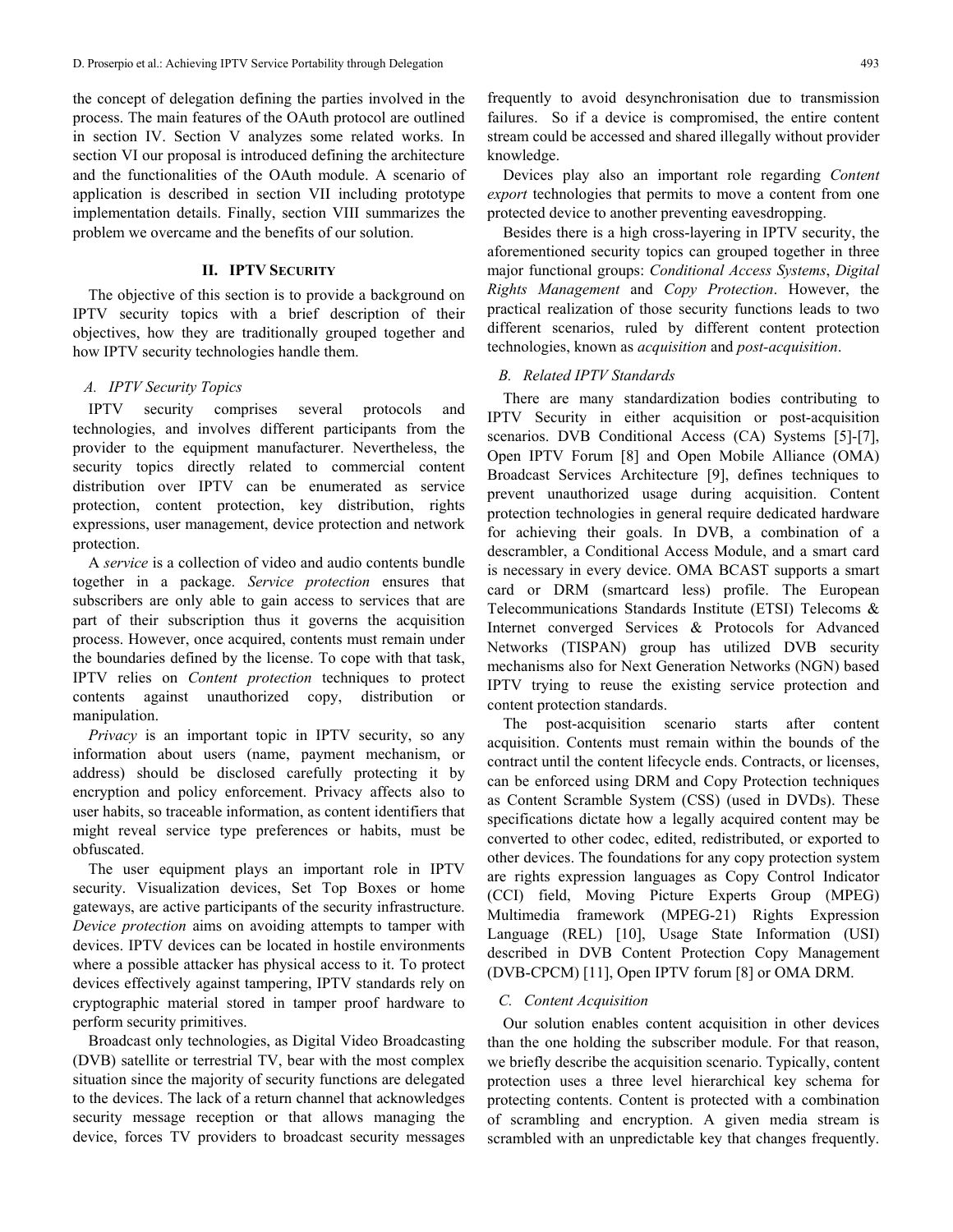We will call it Content Key (Ck). The content key stream must be conveyed to subscribers with enough anticipation but the key distribution must be protected. Usually, the content key stream for a given service is encrypted with a Service key (Sk) and distributed using special signaling. In IPTV, these messages can be sent within the content or by any other means since the receiver can send an acknowledgment upon reception. However, in broadcast only systems, those messages must be distributed as part of the content, for instance, DVB uses Entitlement Control Messages (ECMs) for that purpose. In a broadcast service, the Ck and Sk streams are common to every subscriber acquiring the same service.

The final key hierarchy level targets individual subscribers. Ongoing changes in both Ck and Sk must be notified to subscribers so they can decrypt Sk and then the sequence of Cks. Since the access to a given service depends on the subscription, Sk must be delivered in a per subscriber basis. Every subscriber has its own Subscription Key (Suk), a shared secret known only by the provider and a tamper-proof hardware, hence providers make use of special signaling for sending the Sk encrypted with the Suk so that only one customer can decrypt each message.

Sending individual messages to subscribers is not the resource consuming it seems to be since Sk changes after a big period of time. DVB uses Entitlement Management Messages (EMMs) to update Sk. EMMs contain the Sk and DRM information. An EMM is encrypted with a Suk. Other key hierarchy systems might rely on several levels to target groups of subscribers.

Signaling messages are consumed and processed inside tamper proof hardware to prevent service theft. The hardware dependency makes IPTV subscriptions difficult to share with other legitimate devices and for that reason the delegation paradigm that does not require compromising the Suk, is an appropriate solution to the problem.

## **III. THE DELEGATION PARADIGM**

Delegation is a mechanism for assigning privileges, as well as other attributes, to users. The user who performs a delegation is referred to as a *delegator* and the user who receives a delegation is referred to as a *delegatee*. A privilege attribute will be *delegatable* if it can be successfully granted or transferred from one user to another.

From the administrative perspective, there are two types of delegation: *administration (administrative delegation)* and *user delegation* (*ad hoc delegation*). Administration is the basic form of delegation in which a security administrator or authority assigns privilege attributes to users. User delegation occurs among two or more users who do not necessarily possess any special administrative authority. Specifically, user delegation allows a user to assign the whole or a subset of his/her rights to other users.

From the operational transaction, *direct delegation* is defined as the delegation in which the delegator directly sends the delegation assertion to the delegatee. In contrast, *indirect*  *delegation or multi-step delegation* is performed with the involvement of one or many intermediate parties which can forward the delegation assertion from the delegator to the delegatee.

There are other entities involved in the delegation process: the *Authorization Authority,* which is able to verify authorization decision regarding access request from users, and the *Service Provider,* which controls and provides a service to users. The Service Provider renders services according to the authorization decision of the Authorization Authority. The Service Provider and the Authorization Authority can be collocated in a single entity.

## **IV. OAUTH PROTOCOL**

With the increasing use of distributed web services and cloud computing, third-party applications require access to server-hosted resources. These resources are usually protected and require authentication using the resource owner's credentials (typically a username and password). This creates several problems of security and privacy. OAuth addresses these issues by separating the role of the client from that of the resource owner.

In the traditional client-server authentication model, the client uses its credentials to access its resources hosted by the server. OAuth introduces a third role to this model: the resource owner. In the OAuth model, the client (which is not the resource owner, but is acting on its behalf) requests access to resources controlled by the resource owner, but hosted by the server.

 In order for the client to access resources, it first has to obtain permission from the resource owner. This permission is expressed in the form of a token and matching sharedsecret. The purpose of the token is to make it unnecessary for the resource owner to share its credentials with the client. Unlike the resource owner credentials, tokens can be issued with a restricted scope and limited lifetime, and revoked independently.

## *A. Client, Server and Resource owner*

OAuth defines three roles: client, server, and resource owner. These three roles are present in any OAuth transaction; in some cases the client is also the resource owner.

The protected resource is stored on (or provided by) the server which requires authentication in order to access it. Protected resources are owned or controlled by the resource owner. Anyone requesting access to a protected resource must be authorized to do so by the resource owner (enforced by the server).

## *B. Credentials and Token*

OAuth uses three kinds of credentials: client credentials, temporary credentials, and token credentials.

 The client credentials are used to authenticate the client. This allows the server to collect information about the clients using its services, offer some clients special treatment or provide the resource owner with more information about the clients seeking to access its protected resources.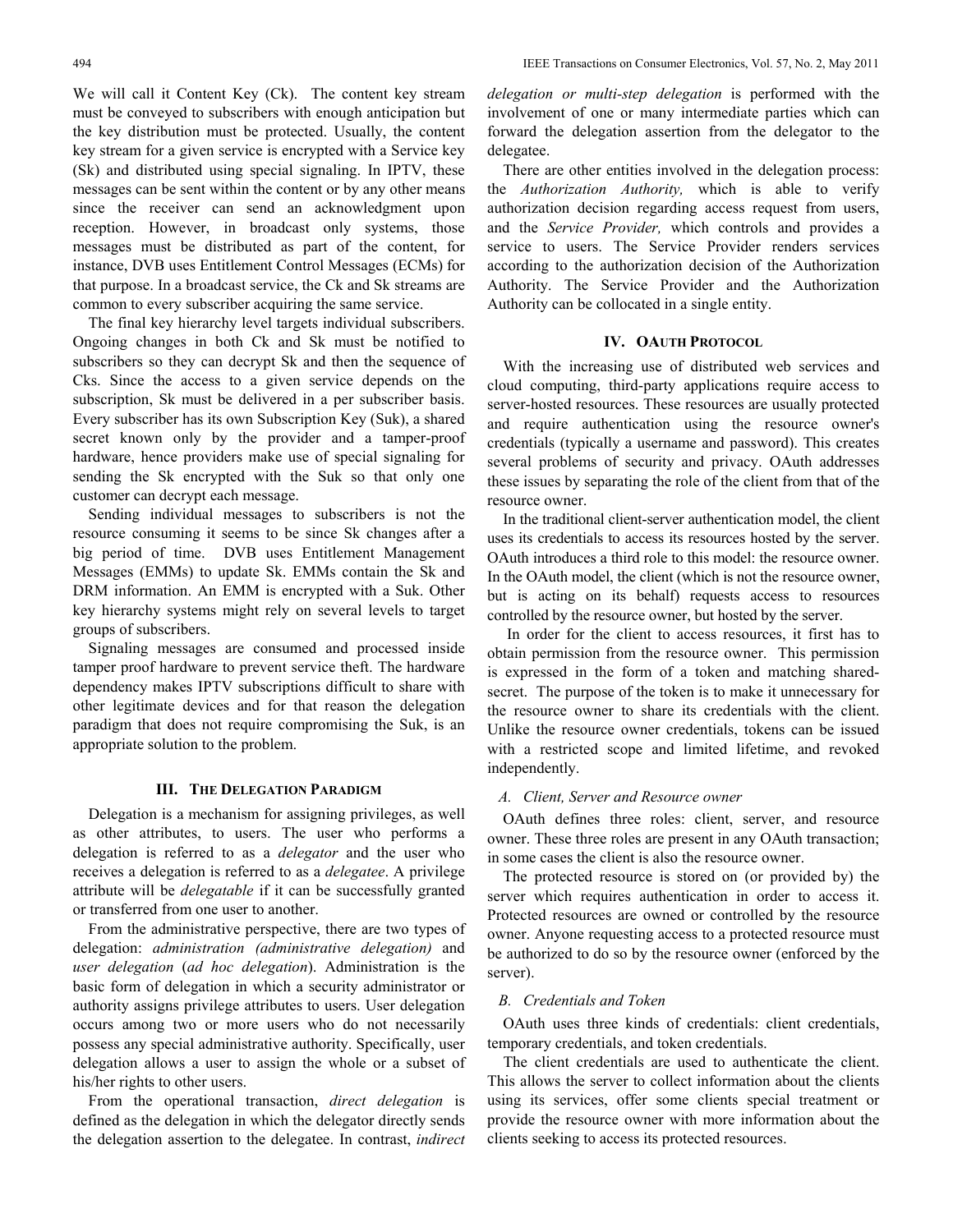Token credentials are used in place of the resource owner's username and password. Instead of having the resource owner share its credentials with the client, it authorizes the server to issue a special class of credentials to the client which represent the access grant given to the client by the resource owner. The client uses the token credentials to access the protected resource without having to know the resource owner's password. Token credentials are usually limited in scope and duration, and can be revoked at any time by the resource owner without affecting other token credentials issued to other clients.

 Temporary credentials are used to identify the authorization request. In order to accommodate different kind of clients (web-based, desktop, mobile, etc.), the temporary credentials offer additional flexibility and security.

#### *C. OAuth protocol flow*

Fig. 1 describes the overall protocol architecture and includes the following steps: (1) the client requests authorization from the resource owner. The authorization request can be made directly to the resource owner, or preferably indirectly via an intermediary such as an authorization server. (2) The client receives an access grant which represents the authorization provided by the resource owner. (3) The client requests an access token by authenticating with the authorization server using its client credentials, and presenting the access grant. (4) The authorization server validates the client credentials and the access grant, and if valid issues an access token. (5) The client makes a protected resource request to the resource server by presenting the access token. (6) The resource server validates the access token, and if valid, serves the request.



**Fig. 1. OAuth protocol flow. The picture shows the message exchange to access protected resources by a client that is not the resource owner.** 

#### **V. RELATED WORK**

Many solutions have been presented in the recent years to overcome the limitation imposed by the IPTV when it comes to enjoying protected content anywhere and anytime without moving the subscription module.

Most of them try to enable sharing IPTV subscription within the home domain. Solutions as those discussed in [12] adopt the concept of Authorized Domain, as described in [2] and [13], to share protected content between family members and home devices. Examples of these architectures are OMA DRM [14] and Open IPTV Forum [8].

References [15] and [16] introduce the concept of Identity Management to enrich IPTV service. Along with this concept, the delegation service is introduced but by means of sharing of a single subscription among family members and with different types of restrictions.

Other like that defined in [17] proposes an answer to export the IPTV subscription using a Global Identification: the E.164-based telephone number. The solution seems to be acceptable because the identification selected is widely used by government as identification as well as to do accounting, charging, and billing. However, the proposed scheme presents great shortcomings since it is bound to a specific protocol, the Session Initiation Protocol (SIP), and does not take into account that most E.164 resources are managed by telecommunication companies and, thus, not opened.

## **VI. INTRODUCING DELEGATION IN IPTV ARCHITECTURE**

As we stated before, the basis of our proposal relies on the definition of a delegation mechanism that allows users to make their IPTV subscription portable. To create the delegation token our proposal count on the simplicity and security of the OAuth protocol. We propose a secure solution, which, requiring affordable minor changes in the IPTV architecture to support the aforementioned protocol, allows users to enjoy their personalized content out of the home domain without moving the subscriber module hardware.

In the next section, we analyze comprehensively the architecture we have defined in order to countenancing IPTV subscription delegation.

# *A. Entities and roles*

A typical horizontal IPTV architecture comprises the Content Provider, the IPTV provider, the Set Top Box (STB) and the end user, which interacts with the STB.

In a standard situation, a user access contents from the same place, for instance his home, using the same device that will be called Home STB. The IPTV provider is usually the one that operates the STB that will be called Home IPTV Provider.

The problem appears when the user moves and needs to use a different STB that will be called Foreign STB. The case can be more complex if the provider operating the Foreign STB is not the same as the Home IPTV provider. The first provider will be called Foreign IPTV provider.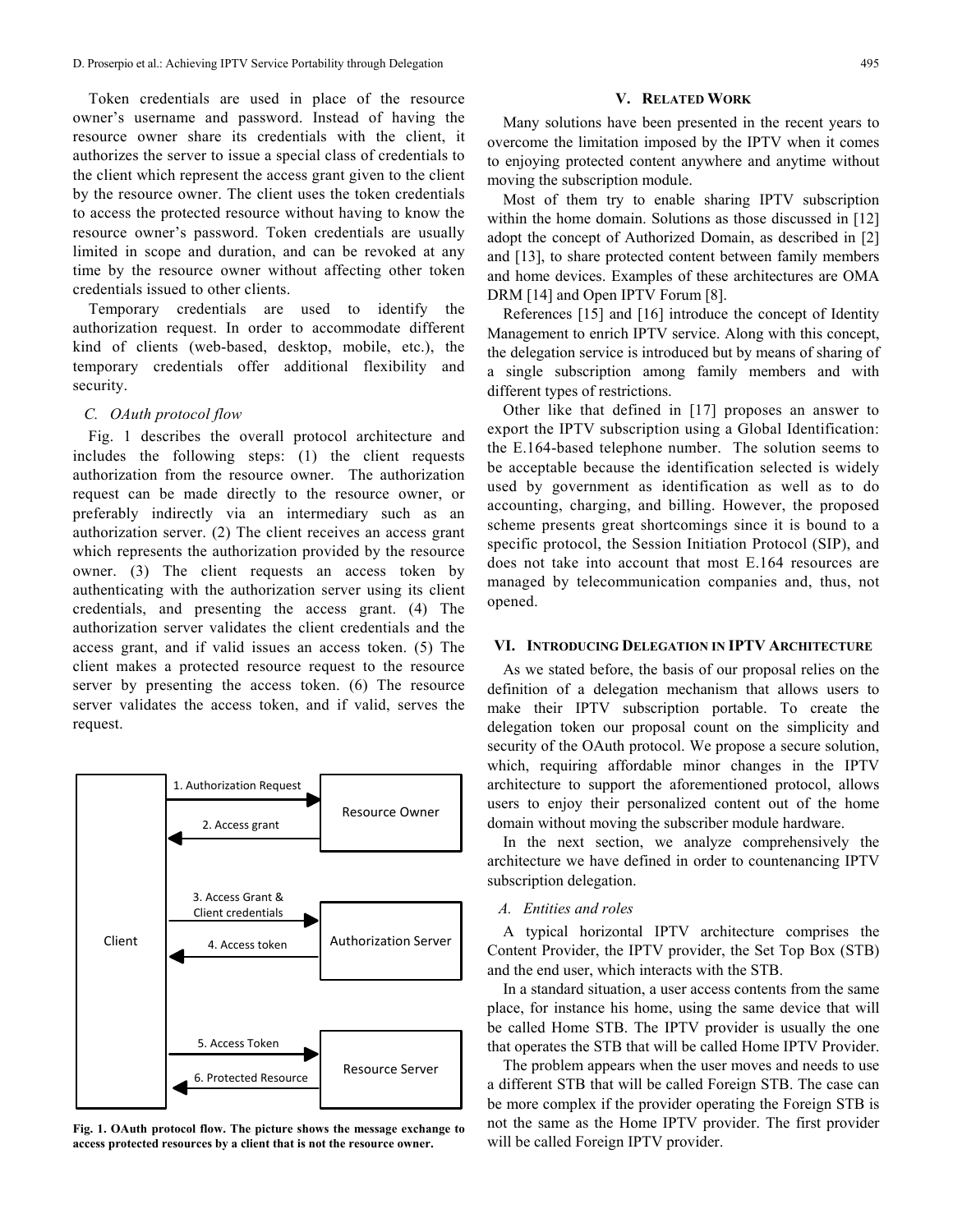We will consider that an IPTV provider, for instance, the Home IPTV Provider, acts both as Authorization Authority and Service Provider during normal operation. Thus, when a user access Home IPTV Provider contents using the Home STB, the Home IPTV Provider serves the content (resource) to the Home STB that acts as a client.

In the case in which the user wants to access IPTV contents using a Foreign STB, he needs to provide a credential (a delegation token) to the Foreign STB (client) that will send it to the Foreign IPTV Provider before asking for content. If both IPTV providers have a cooperation agreement, the Foreign IPTV Provider, acting as a Service Provider will send the token to the Home IPTV provider to validate it. So the Home IPTV Provider acts, in this case, as an Authorization Authority. If the token is valid the Foreign IPTV provider will deliver the content to the Foreign STB.

According to the aforementioned definitions, we will map OAuth protocol roles to the participants: the IPTV subscription owner, the user, is the resource owner. The STB acts as a client (or consumer). The IPTV provider acts as Authorization Server and Resource Server under normal operation. However, when using a Foreign STB, the Foreign IPTV provider will act as Resource Server and the Home IPTV provider as Authorization Server.

# *B. Architectural changes and user equipment*

Regarding the architectural changes, our solution requires a new module to be instantiated within the IPTV architecture: the OAuth Module. This module is capable of handling OAuth messages to derive and verify an OAuth token upon request.

An OAuth token must be kept secret since directly authorizes access to a restricted service. For that reason, the OAuth module will deliver tokens to devices over an encrypted channel, avoiding eavesdropping and thus, service theft. However, that sort of protection does not prevent the token to be stolen once received if an attacker tampers with the device retaining the token.

To keep the token safe a device equipped with a programmable tamper proof hardware is needed in order to securely import, retain and export the delegation token. The device retaining the token can be whatever device equipped with a programmable tamper proof hardware and a communication interface. The architecture of our solution is shown in Fig. 2.

# *C. OAuth module*

The OAuth module resides in the IPTV provider and it is, thus, the entity that handles delegation messaging. The OAuth module supports Hypertext Transfer Protocol (HTTP) over a secure channel as Transport Layer Security (TLS) to prevent reply attacks that would be possible if the token were transmitted in clear text. Moreover it also supports the transmission of OAuth messages as payloads of SIP.

The module provides several primitives that can be executed by users to enable service portability using delegation. Those primitives are:

## *1) Fetching the Request Token*

When a user decides to make his subscription portable, he needs a delegation token that will be exported to the Foreign STB to access the service. The user must fetch a Request Token from the OAuth Module of the Home IPTV Provider since the provider plays the role of Authentication Authority.

After the Request Token is issued, it must be retained in a tamper proof device and eventually exported to the Foreign STB. The Home STB has a trust relationship with the Home IPTV Provider through the subscriber module that holds shared secrets that authenticates the Home STB against the Home IPTV Provider.

After the Request Token has been acquired by the Home STB, it is securely transmitted to the tamper proof equipped hardware that will retain the delegated rights.



**Fig. 2. IPTV Service portability architecture. The service offers solution for delegation between the same IPTV service provider and between different IPTV service providers.** 

#### *2) Request Token Authorization*

The Request Token, once exported to a Foreign STB, must be conveyed to the Foreign IPTV Provider for validation. The Foreign IPTV provider requests validation to the Home IPTV Provider (Authentication Authority). Upon reception of the Request Token, the Home IPTV Provider might ask for authentication to the user before validating the token.

To simplify the operation, the mechanism used to accomplish this authentication is the generation of a one-time username and password associated to the token. These credentials are generated when the delegation service is defined by the user. The objective is to avoid the misuse of a token if the device retaining the token is stolen or lost.

*3) Fetching the Access Token* 

Once the Request Token has been authenticated, the Foreign STB, acting as consumer, can obtain an Access Token. The latter can be used to retrieve the delegated IPTV content in a Foreign STB as if they were consumed by the Home STB.

## **VII. SCENARIO OF APPLICATION AND IMPLEMENTATION**

In this section we present the scenario we have implemented to validate our solution. The objective of this section is to clarify the OAuth module behavior including a detailed explanation of the messages exchanged during the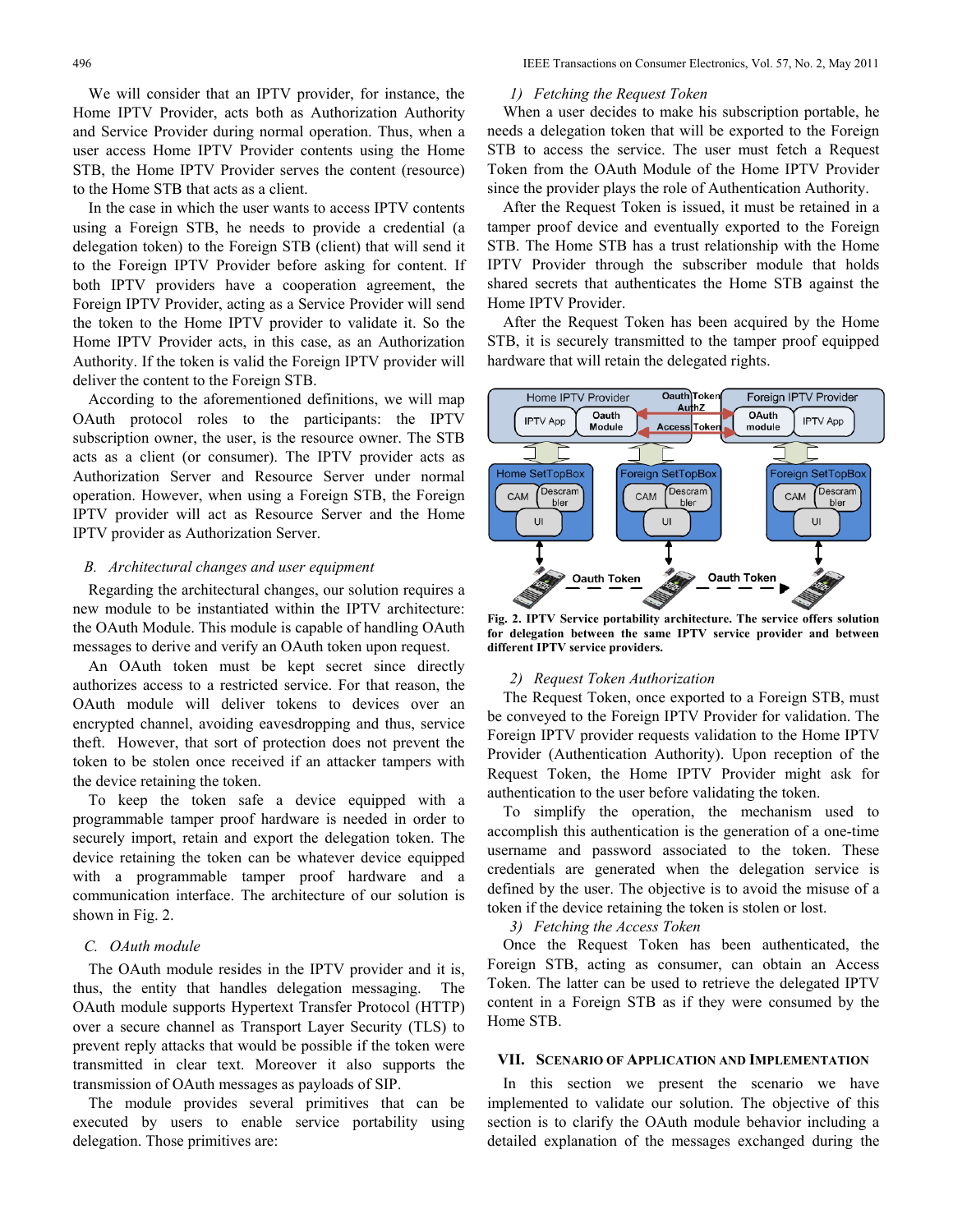IPTV delegation process. For a better understanding, we consider the case in which the Home IPTV Provider is different from the Foreign IPTV Provider. Notwithstanding, the same flow can be applied to a case in which both IPTV providers are the same.

In this scenario there are two tokens in play: the *Request Token,* also known as OAuth *Token,* used, once authorized, to retrieve the *Access Token;* and the Access Token which will be used to retrieve the protected resource.

# *A. Assumptions*

The user does not need to further authenticate with the IPTV provider in order to create the delegation service since the subscriber module in the STB univocally identifies the user.

Once the Foreign STB obtains the Access Token from the Request Token, the first can be temporally stored in the Foreign STB until deleted by the user.

The tamper proof hardware can be univocally identified and it has been registered with the IPTV provider beforehand.

Along with the Access Token, information concerning how to retrieve the content might be included in the message, especially when the Home IPTV Provider differs from the Foreign IPTV provider. Otherwise, it is assumed that IPTV providers are federated and know how to access others' services beforehand.

OAuth messages are exchange over a secure channel as TLS o using an inter-provider secure interface.

## *B. Message flow*

Fig. 3 depicts the message flow during the delegation set up and usage. When the user wants to use the delegation service to enjoy a specific event outside his home, he first selects through the STB's User Interface (UI) the corresponding function. This specific interface allows the user to define the scope of the delegation including the subscription to be delegated, the type of content, the period of the delegation, the Home IPTV operator, the delegation requester and a friendly name for the operation. Additionally, to enhance the security and to authorize the token that will be exported, a one-time username and password must be defined.

Once the delegation is defined, the Home STB sends a request to fetch the Request Token that will be handled by the Home IPTV Provider's OAuth module. The Request Token is returned to the Home STB and hence transmitted to the tamper proof hardware of the device that will store the token.

After this step, the user can use the Request Token in any Foreign STB supporting the delegation service while his family continues enjoying the IPTV service at home.

Let us suppose that the Foreign STB is located at a friend's home. Using the Foreign STB, the user selects the delegation function in order to export the token. An interface is presented to the user to select the Home IPTV Provider and to export the Request Token. Once the Request Token is delivered to the Foreign STB, the latter forwards it to the Foreign IPTV Provider's OAuth module. The Foreign IPTV Provider will redirect the token to the Home IPTV Provider to start the authorization process.

The Home IPTV Provider parses the token, verifies it and, if the Request Token is still valid, generates a request for token authorization. The request will be forwarded to the IPTV Foreign IPTV Provider and eventually the Foreign STB.

 At this point, an interface is presented requesting authentication. If the user is successfully authenticated, the Request Token can be authorized and used to retrieve the Access Token. Depending on the scope of the delegation the Access Token could be stored in the foreign STB for further requests of the delegated content.



**Fig. 3. Message flow to create the delegation service. The figure depicts a scenario where the IPTV providers, home and foreign, are different.** 

#### *C. Prototype Implementation*

We have developed a complete scenario including the Home and Foreign IPTV providers and STBs. The IPTV provider has been implemented as an IP Multimedia Subsystem (IMS) service. IMS is an NGN architecture heavily based on SIP and, thus, we relied on an open source IMS core implementation to simulate a Telco operator signaling and orchestrate access to the IPTV application. The IPTV application that handles IPTV signaling has been implemented in Java and deployed to an application server able to interact with an IMS network by means of the SIP Servlet 1.1 specification.

The content streaming headend, part of the operator, has been implemented by modifying an open source streaming application. To protect the content during the process we implemented the Common Scrambling Algorithm (CSA) widely used in DVB in software.

 As the core of the OAuth module we used OpenAM, an open source access management, entitlements and federation server platform, since provides a full OAuth implementation.

Concerning the tamper proof hardware, we used a secure hardware-encrypted flash drive to securely retain the OAuth token. This key will be encapsulated in a remote in a future.